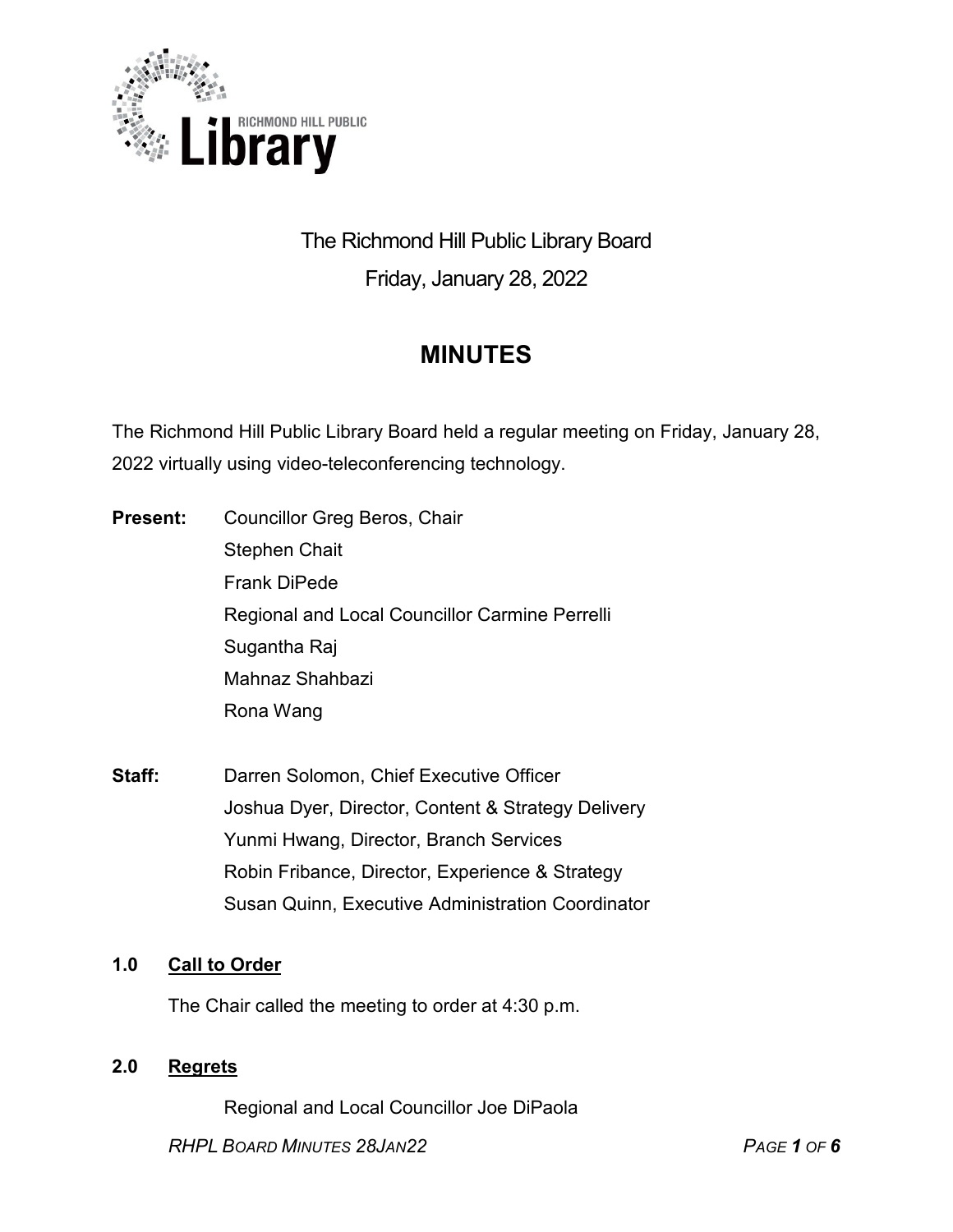Councillor Tom Muench

### **3.0 Adoption of Agenda**

**Motion:**

22:01

### **Moved By:**

R. Wang

### **Seconded by:**

S. Chait

**THAT** the Agenda of January 28, 2022 be adopted.

# **CARRIED UNANIMOUSLY**

# **4.0 Disclosure of Pecuniary Interest and the General Nature Thereof**

There were no disclosures of pecuniary interest.

#### **5.0 Delegation**

- **5.1** Sangeetha Borgo, regarding public proof of vaccination requirement
- **5.2** Nella Cirillo, regarding public proof of vaccination requirement

### **6.0 Minutes**

**6.1 Library Board Minutes – October 26, 2021**

#### **Motion:**

22:02

#### **Moved By:**

Regional and Local Councillor C. Perrelli

*RHPL BOARD MINUTES 28JAN22 PAGE 2 OF 6*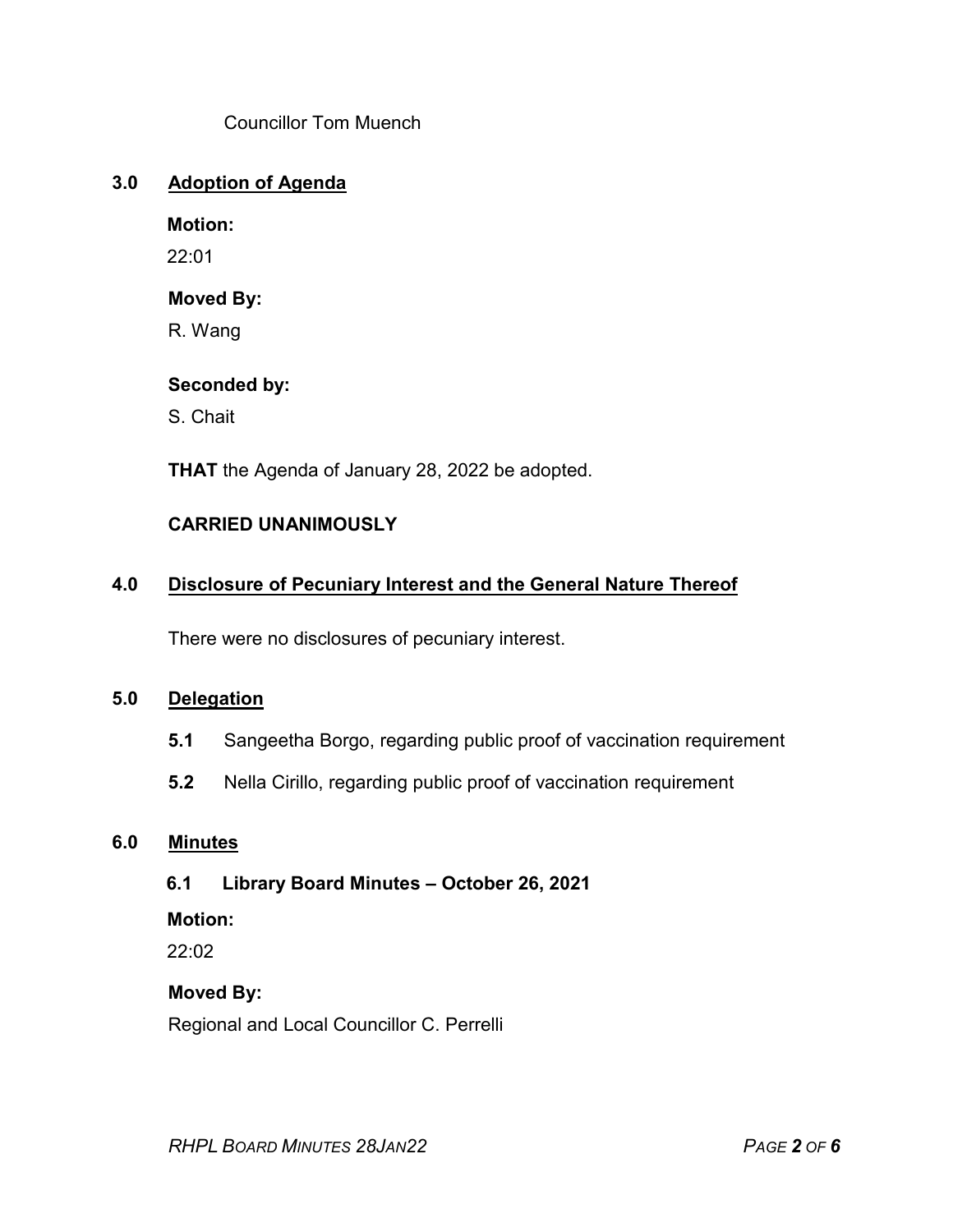#### **Seconded by:**

F. DiPede

**THAT** the Minutes of October 26, 2021 be adopted

#### **CARRIED UNANIMOUSLY**

### **7.0 Presentations**

#### **7.1 RHPL Update**

Darren Solomon, CEO

Joshua Dyer, Director, Content & Strategy Delivery

Yunmi Hwang, Director, Branch Services

Robin Fribance, Director, Experience & Strategy

#### **Motion:**

22:03

#### **Moved By:**

S. Raj

#### **Seconded by:**

Regional and Local Councillor C. Perrelli

**THAT** the verbal update be received.

# **CARRIED UNANIMOUSLY**

# **8.0 Reports**

Accessible documents can be accessed through the [RHPL website > Your](https://www.rhpl.ca/your-library/about-us/library-board)  Library [> About Us > Library](https://www.rhpl.ca/your-library/about-us/library-board) Board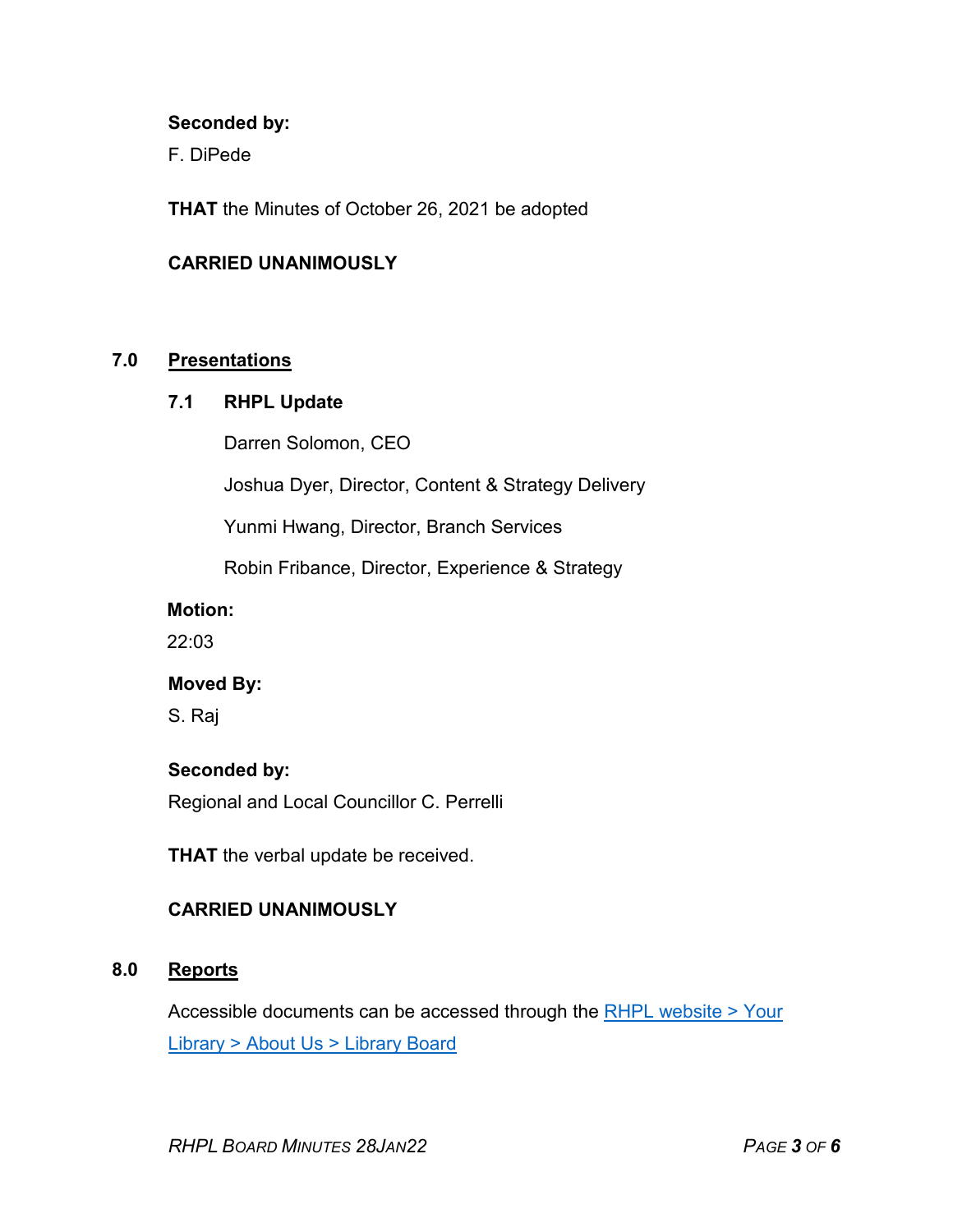# **8.1 Reallocation of Approved Reserve Funds Report SRLIB22.01**

**Motion:** 

22:04

# **Moved by:**

M. Shahbazi

# **Seconded by:**

F. DiPede

**THAT** the Library Board approve the reallocation of \$100,000 in the Library Special Purpose Reserve to the space enhancement projects at all library branches.

# **CARRIED UNANIMOUSLY**

# **9.0 New Business**

**Motion:**  $22.05$ 

# **Moved By:**

Regional and Local Councillor C. Perrelli

The Chair requested that S. Chait temporarily assume the role of Chair and S. Chait accepted.

# **Seconded by:**

Councillor G. Beros

G. Beros requested that S. Chait return the role of Chair, and S. Chait did so.

**THAT** the Board remove the proof of vaccination requirement.

*RHPL BOARD MINUTES 28JAN22 PAGE 4 OF 6*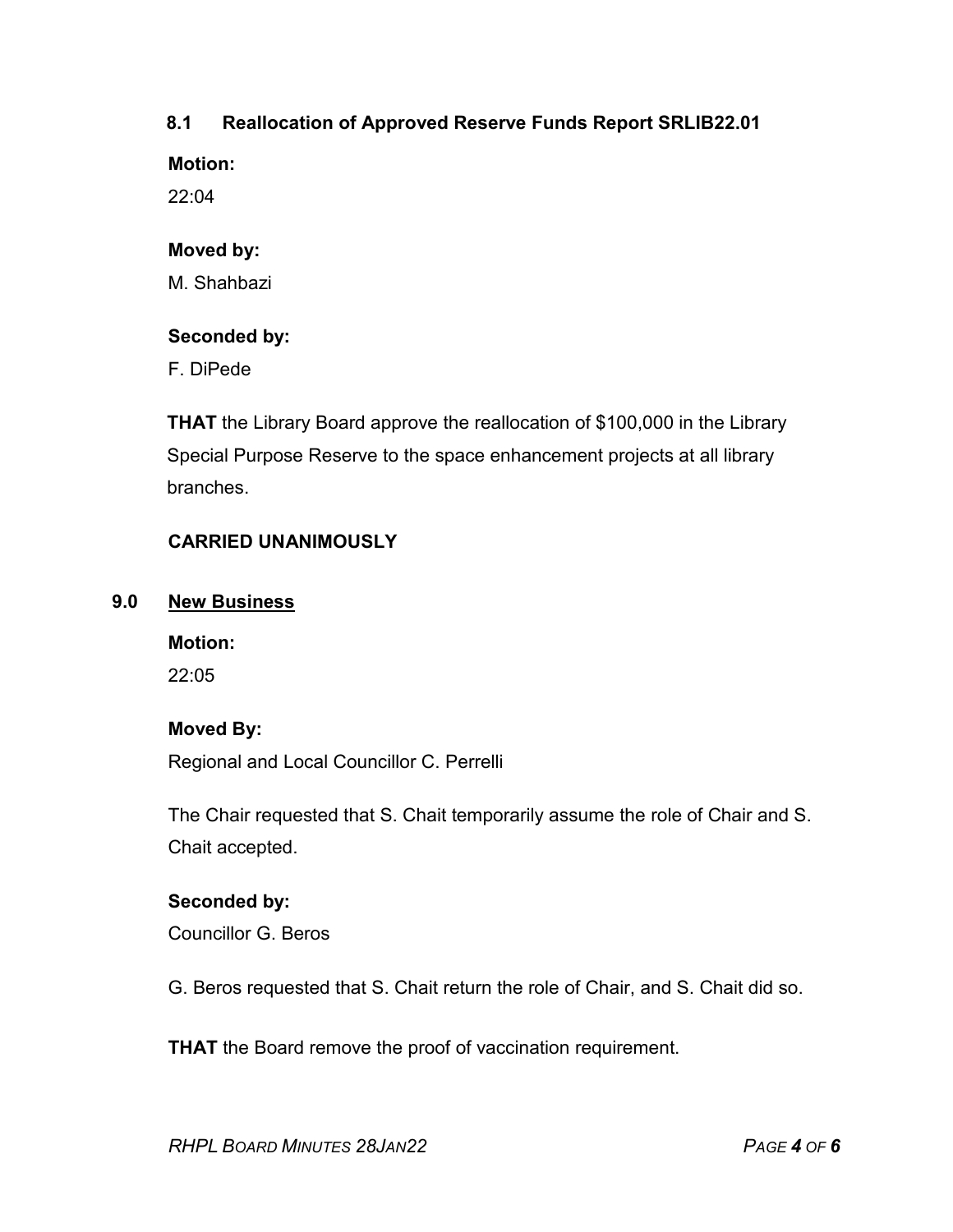#### **A recorded vote was requested:**

**Yes:** Councillor G. Beros, and Regional and Local Councillor C. Perrelli

**No:** S. Chait, F. DiPede, S. Raj, M. Shahbazi and R. Wang.

The motion failed.

# **10.0 Member Announcements**

Board Chair welcomed new board member Sugantha Raj.

Board Chair acknowledged election of new Mayor David West and advised that a congratulatory letter on behalf of the Library Board will be sent to Mayor West.

# **11.0 Date of Next Meetings**

The next Regular Meeting of the Library Board will be held on: **Tuesday, February 22, 2022** virtually using video-teleconferencing technology**.**

# **12.0 Adjournment**

**Motion:**

 $22.06$ 

#### **Moved By:**

S. Raj

#### **Seconded by:**

F. DiPede

**THAT** the meeting be adjourned at 5:32 p.m.

# **CARRIED UNANIMOUSLY**

Respectfully submitted,

"Signed version on file in the Administration Offices"

*RHPL BOARD MINUTES 28JAN22 PAGE 5 OF 6*